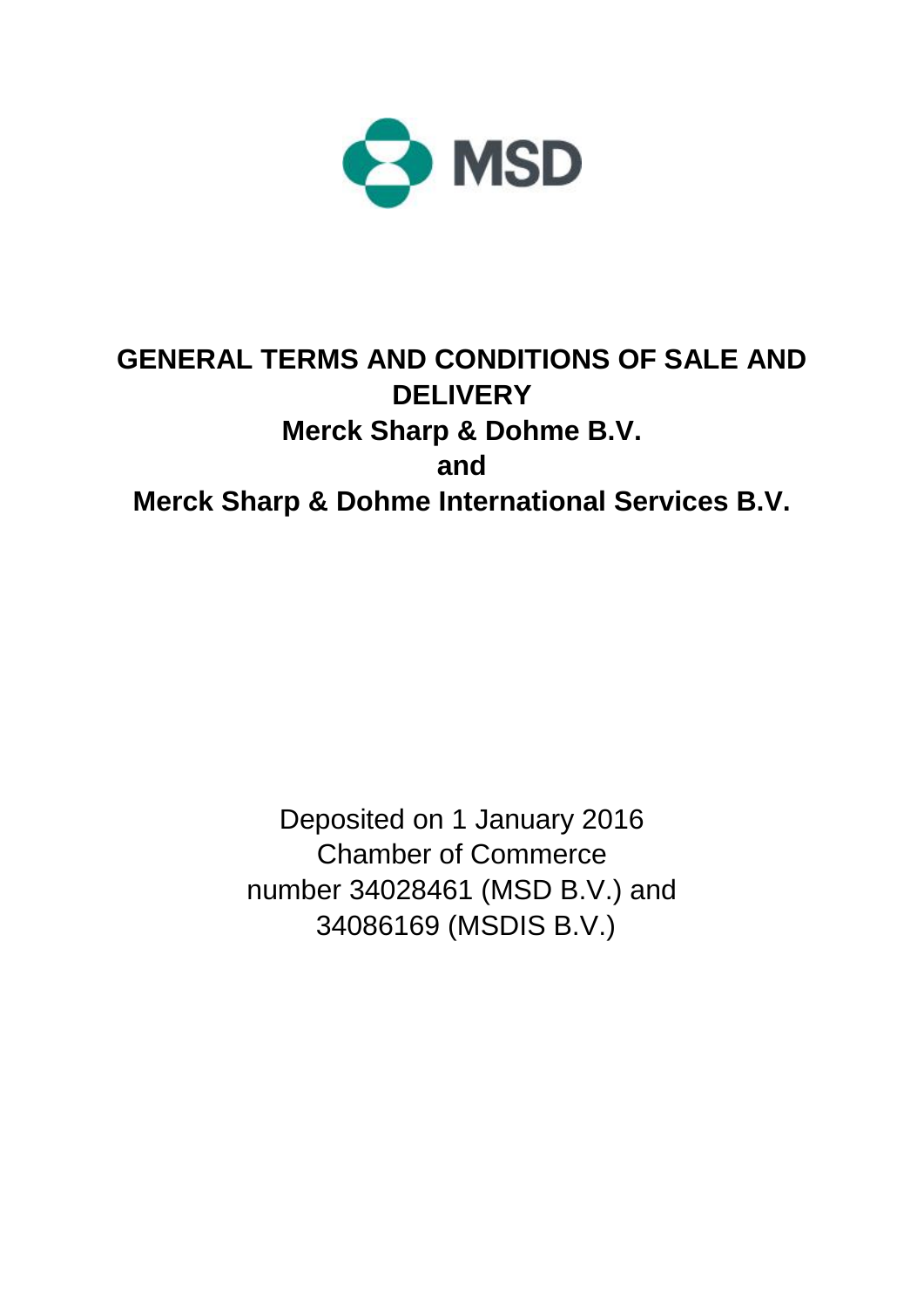# **GENERAL TERMS AND CONDITIONS OF SALE AND DELIVERY OF Merck Sharp & Dohme B.V. ('MSD B.V.') and Merck Sharp & Dohme International Services B.V. ('MSDIS B.V.')**

## 1. **APPLICABILITY**

Unless explicitly agreed otherwise in writing, these General Terms and Conditions of Sale and Delivery are applicable as from 1 January 2015, to all verbal and written quotes and agreements and deliveries by MSD B.V. and MSDIS B.V. (hereinafter collectively or individually: the "Seller"), and replace the Seller's general terms and conditions of sale and delivery applicable up till then. The Seller explicitly rejects the applicability of any general terms and conditions of purchase of the recipient or the customer or the buyer (hereinafter: the "Buyer"), which the Buyer accepts.

# 2. **AGREEMENTS**

All price lists, quotes and offers made or issued by the Seller in connection with the delivery of finished products, active pharmaceutical ingredients and/or services, in any form whatsoever, are free of obligation and do not constitute an offer by the Seller. An order placed is considered an irrevocable offer by the Buyer. The Seller is not bound until the commencement of the filling of an order, unless the filling is or was subject to a reservation.

#### 3. **PRICES**

- 3.1 Unless explicitly agreed otherwise, the prices applied by the Seller on the delivery date, which prices the Seller has published or otherwise communicated, apply to all agreements. These prices are net and exclusive of VAT. The Seller may change these prices at any time. In addition, the Seller may reduce these prices by a discount yet to be determined or agreed, in which event the prices applied by the Seller are merely recommended prices.
- 3.2 The Seller is authorised to levy a surcharge for administrative and shipping costs for orders with an invoice value of less than EUR 1,000.

## 4. **DELIVERY**

- 4.1 The Seller is responsible for the proper shipment of the products ordered by the Buyer. Unless explicitly agreed otherwise, the Seller will bear the costs of shipment. Delivery of the products ordered will be DAP at the delivery address indicated by the Buyer, in accordance with the provisions for this method of delivery in the INCOTERMS® 2010, unless agreed otherwise in writing.
- 4.2 The risk of damage, reduction of value, deterioration and loss of the products passes to the Buyer upon delivery.
- 4.3 The delivery dates given by the Seller are always an approximation and are non-binding. Any failure to meet a delivery date by the Seller does not mean that the Seller is in default as referred to in Book 6, Article 83 of the Dutch Civil Code.
- 4.4 If the goods to be delivered are not collected by the Buyer or if the Buyer does not take receipt of the goods, they will be stored by the Seller at the expense and risk of the Buyer, possibly, at the Seller's discretion, with a third party.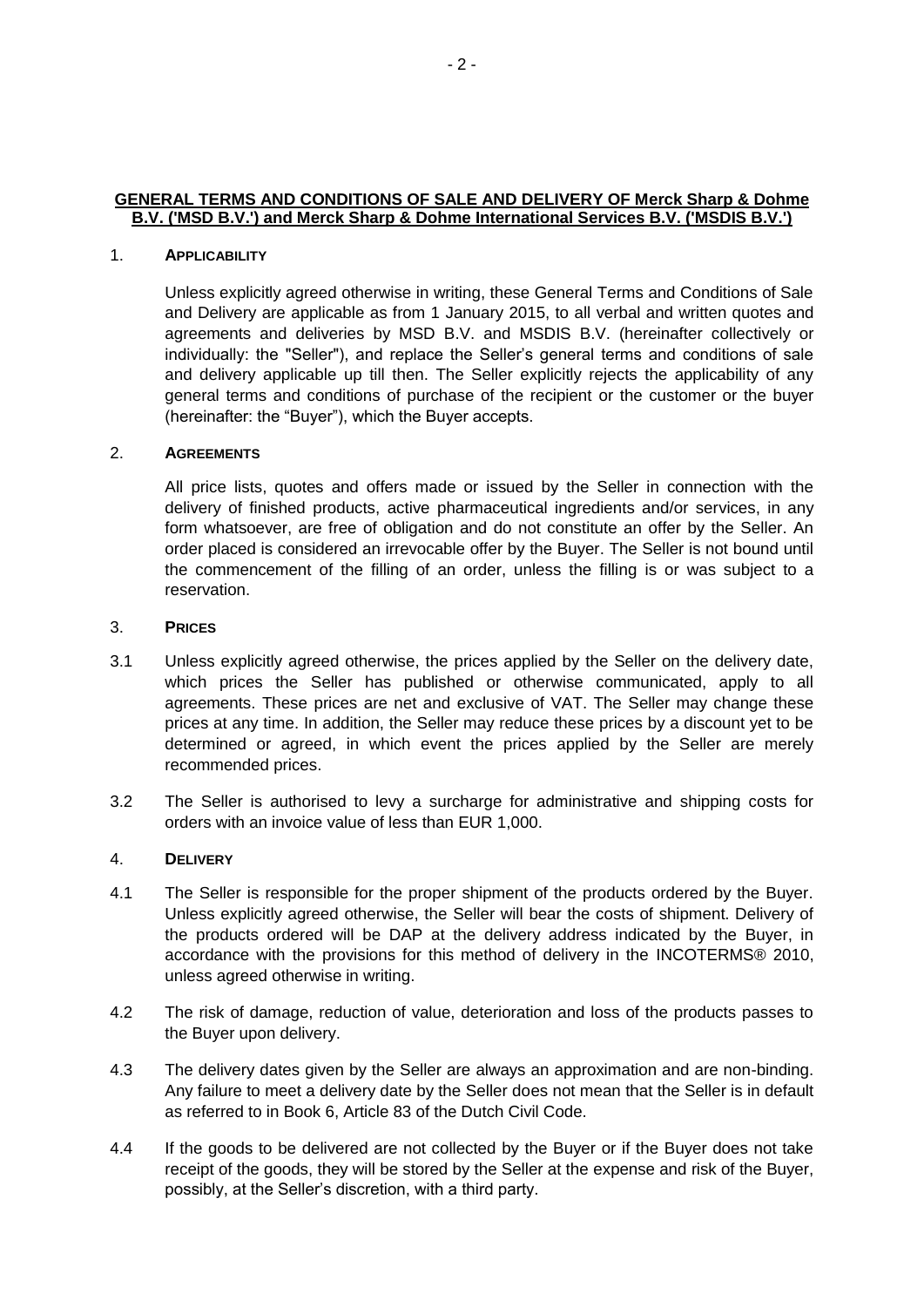# 5. **PAYMENTS**

- 5.1 Payment of the purchase price for delivered products becomes due immediately following delivery. Payment must be made without any discount or offset before or on the due date stated on the invoice or, absent such due date, within 30 days after the invoice date, unless agreed otherwise in writing.
- 5.2 Absent payment in a timely fashion, the Buyer will be in default by operation of law without any prior notice of default being required. From the moment the Buyer is in default, it will owe interest of 1% per month on the outstanding amount or, at the Seller's discretion, statutory interest as referred to in Book 6, Article 119a of the Dutch Civil Code. All extrajudicial costs incurred by the Seller in connection with the collection of sums owed to the Seller (including the costs of legal assistance) will be met by the defaulting Buyer. The compensation for these extrajudicial costs is at least 15% of the amount owed, unless the actual costs are higher.
- 5.3 The provisions above with regard to the payment term notwithstanding, the Seller is at all times authorised to require advance payment or down payment or to require security from the Buyer for payment before the Seller effects delivery. If the required advance or down payment is not effected and/or the security required is not provided to the Seller's satisfaction, the Seller will be authorised to suspend or refuse delivery.
- 5.4 If the Buyer disputes an invoice from the Seller, the Buyer must send a written, substantiated objection to the Seller within eight days after the invoice date. The challenge of an invoice by the Buyer does not suspend its obligation to pay.

# 6. **RETENTION OF TITLE**

- 6.1 The title to the item purchased does not pass to the Buyer until it has complied with all its obligations vis-à-vis the Seller to pay the purchase price for goods delivered or yet to be delivered, services provided or yet to be provided and the related interest, charges and damages due. The Buyer is, however, authorised to dispose of the goods in the course of its ordinary business operations. However, the Buyer is not authorised to pledge the goods or create any other right thereon. The Buyer is required to immediately inform the Seller if third parties assert rights with regard to goods that are still the property of the Seller.
- 6.2 In the instances referred to in Article 7.1, the Seller is irrevocably authorised, without any notice of default being required, to remove or procure the removal of goods that are still its property. The Seller is authorised either to retain the goods until the purchase sum, including interest, charges and damages, has been paid in full or to sell the goods to third parties, in which event the net proceeds will be deducted from the total amount owed by the Buyer.
- 6.3 The Buyer is required to store the goods delivered by the Seller in such a way that these products can at all times clearly be identified as having been delivered by the Seller. If the Buyer rents a location for the storage of the goods delivered, the Buyer will inform the Seller of the identity and domicile of the lessor upon the Seller's first request.

## 7. **NON-PERFORMANCE**

7.1 If either of the parties fails imputably in the performance of its obligations, and in the event of an application for bankruptcy, actual bankruptcy, liquidation of the company or if either of the parties has applied for or been granted suspension of payment, the other party will be authorised to terminate the agreement in full or in part unilaterally, with no notice of default being required and without intervention by the court, without being required to pay any damages and without prejudice to all further rights that party may have.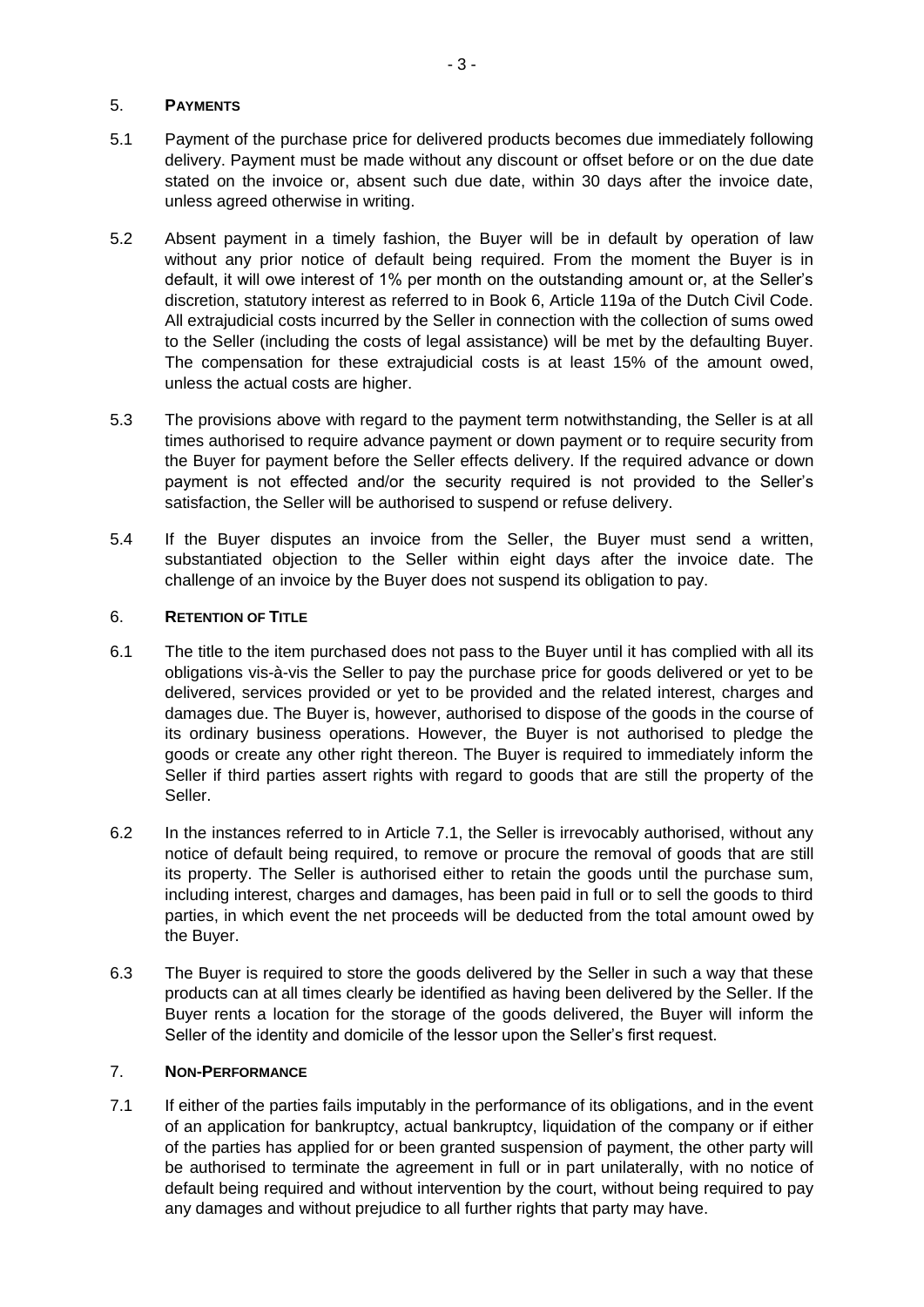7.2 If one of the instances referred to in the first paragraph occurs in respect of the Buyer, all the Seller's receivables will be immediately exigible in full. In that event, the Seller will be authorised to suspend or terminate all other agreements with the Buyer for the delivery of goods and services.

# 8. **FORCE MAJEURE**

- 8.1 In the event of force majeure, the Seller will be authorised, at its discretion, to suspend the performance of the delivery agreement for a maximum period of three (3) months or to terminate the agreement in full or in part without intervention by the court, without being obligated to pay damages. Force majeure is understood to include every circumstance which the Seller could not have taken into account when the agreement was entered into and as a result of which the Buyer cannot reasonably require the ordinary performance of the agreement, such as: war or threat of war, regardless of whether the Netherlands is involved directly or indirectly, full or partial mobilisation, state of siege, terrorism or the threat of terrorism, riot, sabotage, epidemics, natural disasters, fire or other destruction and damage in factories or warehouses, sit-ins, strikes, both in the business of the Seller and in companies from which goods, raw materials and/or auxiliary materials are obtained, restrictive government measures of any nature whatsoever, restrictions on or impediments to production and/or the supply of goods, raw materials, auxiliary materials, fuel and/or electricity.
- 8.2 If the Seller is unable to comply with its delivery obligation due to force majeure, the Buyer will be authorised to terminate the agreement in full or in part without intervention by the court, unless this is not justified in view of the duration of the force majeure.
- 8.3 Performance by the Seller in one or more of the situations described in the first paragraph does not diminish its right to use its power to suspend or terminate in subsequent or different instances.

# 9. **GUARANTEE & RETURN SHIPMENTS**

- 9.1 Products are manufactured and placed on the market by the Seller with due observance of the applicable statutory requirements. Announcements made by or on behalf of the Seller with regard to the quality, composition, treatment in the broadest sense of the word, application options, properties, etc. of the products are only considered guarantees if they are made in writing and explicitly in the form of a guarantee.
- 9.2 Goods that have been delivered may only be returned with the prior consent of the Seller and returned in accordance with the returns policy in Annex 1, unless agreed otherwise in writing.

# 10. **BUYER'S DUTY OF CARE & CLAIMS FOR DAMAGES**

- 10.1 The Buyer must adequately familiarise itself with the properties (including any sideeffects) of the products its purchases from the Seller.
- 10.2 The Buyer is required to strictly observe the rules and reasonable instructions given by the Seller with regard to the storage and handling of the products delivered. The Buyer is required to inspect the products and packaging upon receipt or otherwise as soon as possible and to the extent this can be reasonably required of the Buyer and/or in accordance with the Buyer's common practice. Defects to the products and packaging discovered during this inspection, along with the defects not discovered until the product is used or consumed by the Buyer or third parties, must be reported to the Seller within 24 hours after discovery by the Buyer. The Buyer is required to take measures to limit the damage as much as possible. In so doing, the Buyer will in particular follow the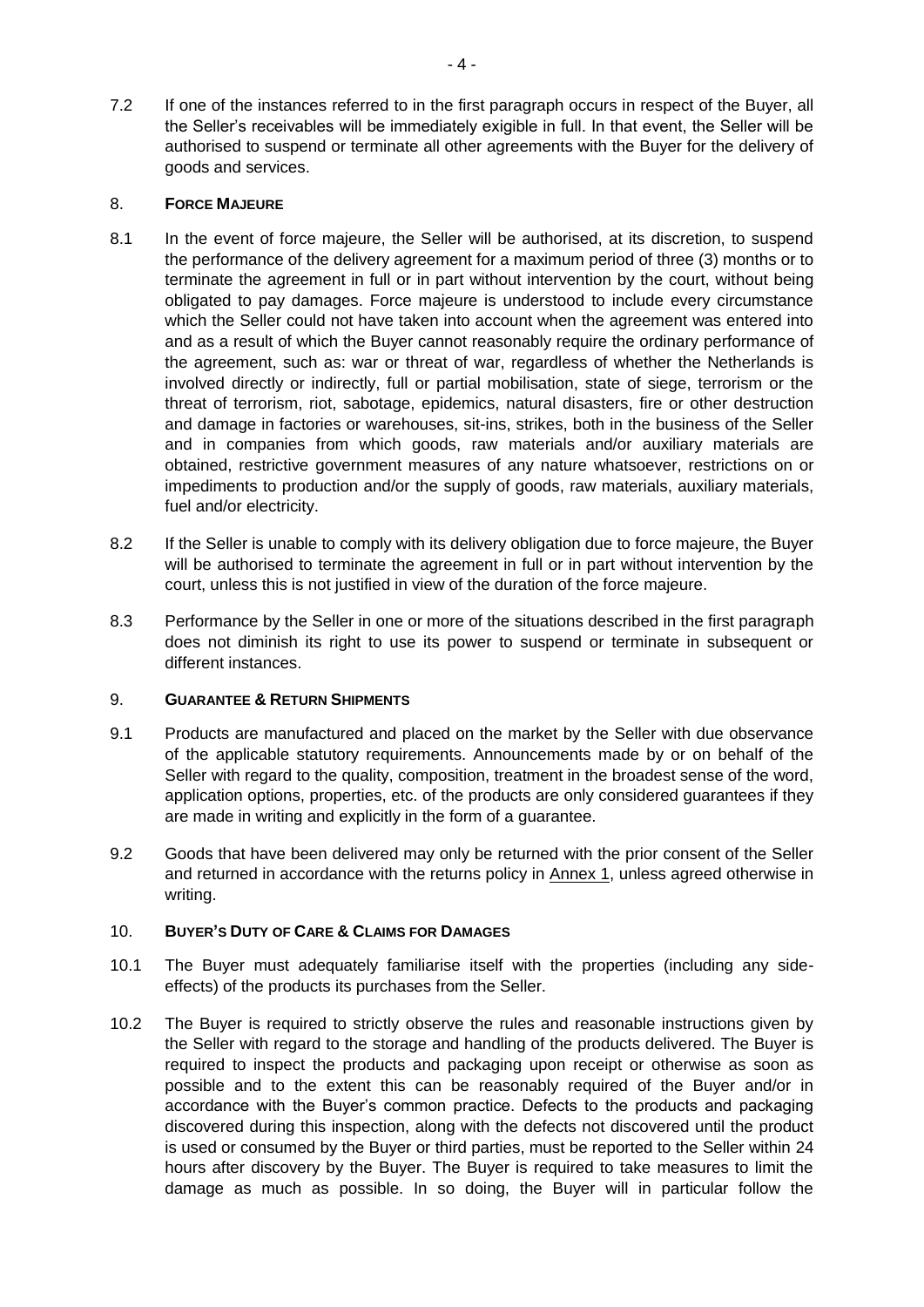instructions given by the Seller with regard to the products and packaging. All liability lapses if the Buyer fails to comply with any of these obligations.

- 10.3 The Buyer is responsible for any and all permits and authorisations required to purchase the products from the Seller, sell them on and/or use them. The Buyer must comply with all applicable laws and regulations, including the Guidelines of Good Manufacturing Practice for Medicinal Products and the Guide to Good Distribution Practice. The Buyer indemnifies and holds the Seller harmless against all claims based on the fact that the Buyer did not comply with the foregoing.
- 10.4 The Buyer will ensure that its records related to the products delivered by the Seller comply with all requirements ensuing from applicable laws and regulations. The Buyer will ensure that the recipients of the products can be traced within a short period. The Buyer will ensure that the products delivered by the Seller remain identifiable and will not be mixed with other products if this leads to the products no longer being identifiable. Upon the first reasonable request by the Seller, the Buyer will cooperate, free of charge, in recalls, campaigns for informing recipients of the products about significant health risks or other, similar campaigns.
- 10.5 The Seller's liability pursuant to an attributable failure in the performance of an agreement with the Buyer is limited to personal injuries or damage to things as referred to in Book 6, Article 190 of the Dutch Civil Code and will never exceed the net sales price or the net invoice amount of the products in question.

# 11. **AUDIT RIGHT**

- 11.1 The Seller or its authorized representative has the right to inspect at the Buyer from time to time all circumstances, documents and information in relation to the storage and/or use of finished products, active pharmaceutical ingredients and/or services delivered by Seller, during normal working hours and in the presence of an authorized representative of the Buyer. The Seller or its authorized representative shall give the Buyer reasonable advance notice of intended audits.
- 11.2 For the purpose of such audits, the Seller or its authorized representative shall have access to the facilities of the Buyer until three (3) years after the date of final payment by the Buyer to the Seller pursuant to the delivery of finished products, active pharmaceutical ingredients and/or services.
- 11.3 The Seller or its authorized representative shall have access to the Buyer's facilities and to all necessary records and information regarding the delivery of finished products, active pharmaceutical ingredients and/or services, and shall be provided by Buyer adequate and appropriate work space, in order to conduct audits in compliance with this Article.

#### 12. **INTELLECTUAL PROPERTY RIGHTS**

- 12.1 All intellectual property rights related to the products and related materials delivered remain with the Seller or its licensors.
- 12.2 Except in so far as permitted by law, the Buyer is not permitted to remove, modify or conceal, in full or in part, brand and/or identification marks on the products delivered or the packaging thereof or to change or copy the products or any part thereof.
- 12.3 The Buyer will immediately inform the Seller in writing of any claim by a third party in connection with the infringement of intellectual and/or industrial property rights with regard to the products delivered to the Buyer. The Seller will be authorised in that event, also on behalf of the Buyer, to conduct a defence or take legal action against the relevant third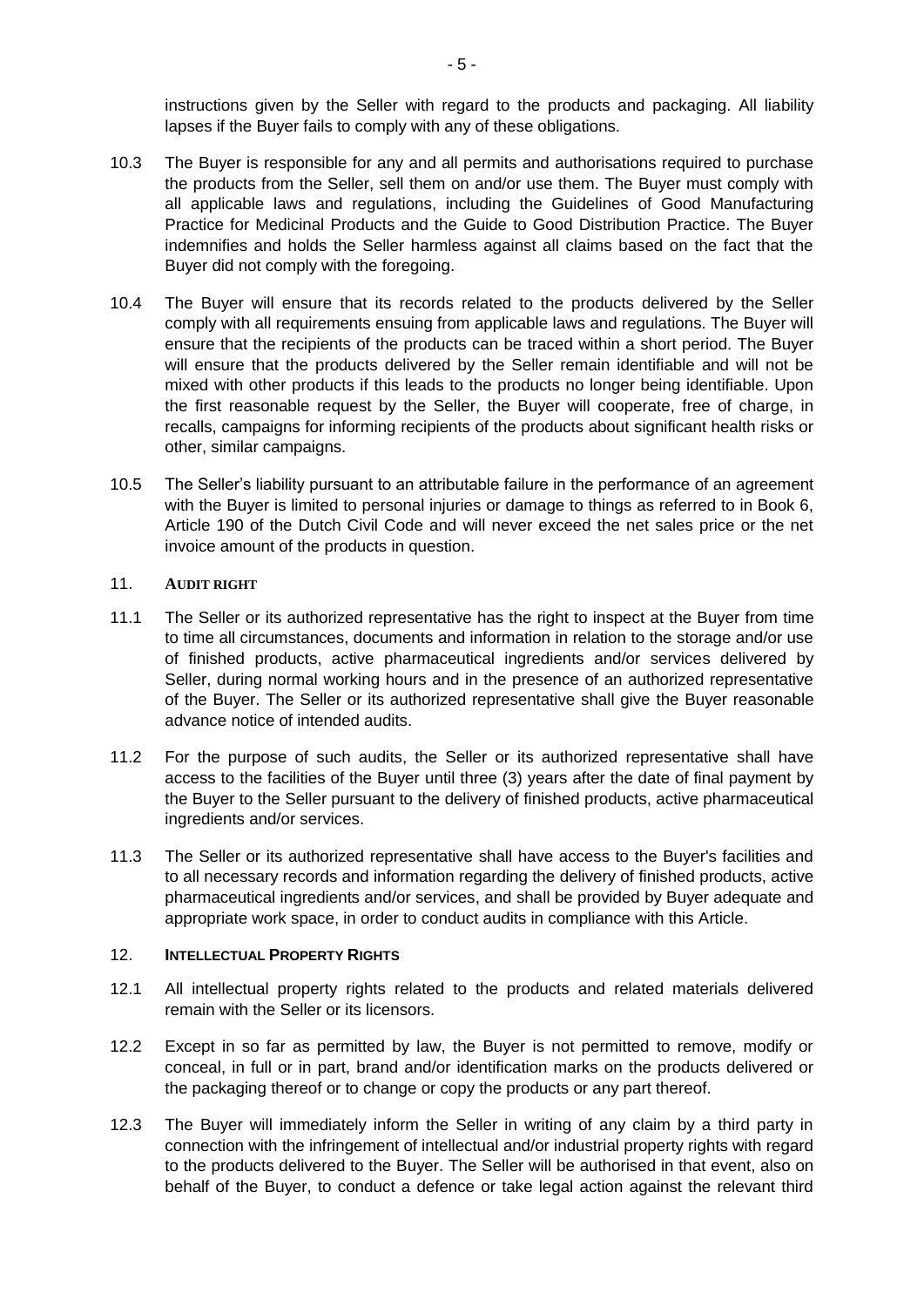party. The Buyer will at all times lend its cooperation to the Seller should the Seller so request in that respect.

## 13. **CONFIDENTIALITY & PUBLICITY**

- 13.1 The Seller and the Buyer will treat information and/or data related to the other party's operations which, by nature, are confidential, as strictly confidential and will not disclose same to third parties in any way whatsoever, unless this information and/or data were demonstrably already generally known when the first agreement between the Seller and Buyer was concluded, or if one party has authorised the other party in writing to disclose this information and/or data to a third party/parties.
- 13.2 The Buyer will not refer to agreements, offers and/or deliveries of the Seller in publications or advertising in magazine, newspapers, reports, brochures or otherwise without prior written consent of the Seller.

# 14. **ETHICAL BUSINESS/CONFLICT OF INTEREST/ MSD'S BUSINESS PARTNER CODE OF CONDUCT/ SELLER EXPECTATIONS**

- 14.1 In its performance of agreements and deliveries of the Seller, the Buyer shall adhere to business practices that are in accordance with the letter and spirit of applicable laws and ethical principles as follows:
	- (a) All transactions in connection with the delivery of finished products, active pharmaceutical ingredients and/or services shall be accurately reflected in the Buyer's records, and no funds or other assets shall be paid directly or indirectly to government officials or persons acting on their behalf or to representatives of the other businesses for the purpose of influencing government decisions or actions with respect to the Seller's business.
	- (b) The Buyer shall conduct its activities hereunder so as to avoid loss or embarrassment to the Seller due to any real or apparent conflict of interest, and to require that all third parties involved by the Buyer comply with such policy.
- 14.2 Seller endeavours to hold itself and Buyer to the highest ethical and compliance standards, including basic human rights, encouraging fair and equal treatment for all persons, the provision of safe and healthy working conditions, respect for the environment, the adoption of appropriate management systems and the conduct of business in an ethical manner. Without limiting any of sellers other obligations hereunder, and without conflicting with or limiting any of the warranties, obligations or other provisions expressly set forth elsewhere in these condition, buyer agrees that it will endeavour to abide by the letter and spirit of MSD's Business Partner Code of Conduct (the "Code"), as in effect from time to time, a copy of which is available at [http://www.merck.com/about/how-we-operate/code-of-conduct/home.html.](http://www.merck.com/about/how-we-operate/code-of-conduct/home.html) Buyer agrees that it will provide all documentation reasonably requested by Seller to demonstrate compliance with the Code.
- 14.3 The Seller shall have the right to terminate agreements and deliveries upon violation of said business practices on the part of the Buyer, its employees, agents, representatives, subcontractors, consultants, or other third parties involved by the Buyer.
- 14.4 Without limiting any of Buyer's other obligations hereunder and without limiting any of the express warranties or obligations agreed to elsewhere in these terms, Seller expects that Buyer will abide by the letter and spirit of MSD's Supplier Performance Expectations, as in effect from time to time, a copy of which is available at [http://www.merck.com/about/how](http://www.merck.com/about/how-we-operate/code-of-conduct/home.html)[we-operate/code-of-conduct/home.html](http://www.merck.com/about/how-we-operate/code-of-conduct/home.html)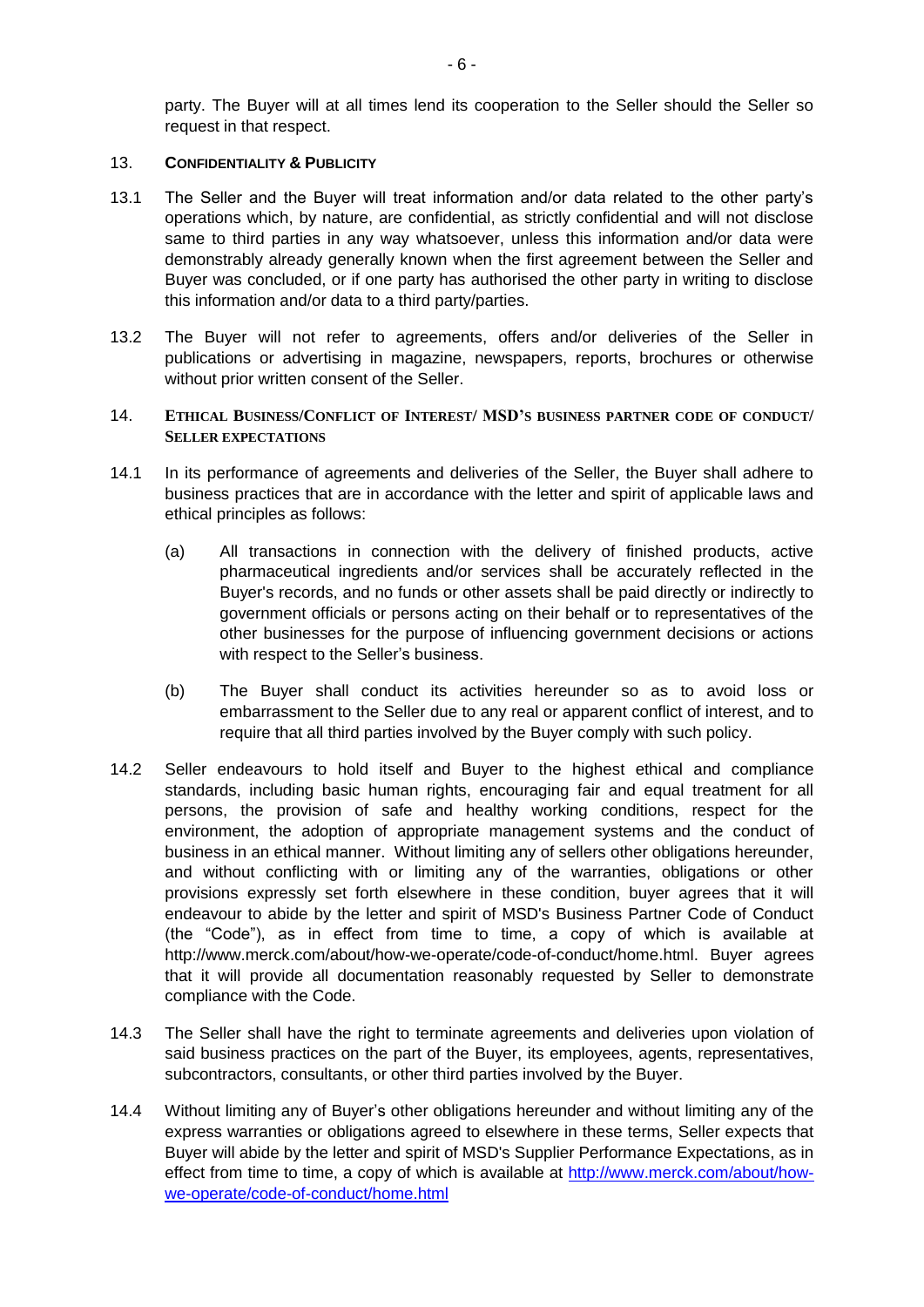#### 15. **PARTIAL INVALIDITY**

15.1 If these General Terms and Conditions are or become partially invalid or non-binding, the parties will continue to be bound by the remainder of the General Terms and Conditions. In such instance, the Seller will be authorised to replace the invalid or non-binding part by clauses that are valid and binding, the legal consequences of which, in view of the contents and purport of these General Terms and Conditions, correspond with the invalid or non-binding part as much as possible.

## 16. **CHOICE OF LAW AND FORUM**

- 16.1 Agreements between the Seller and the Buyer are governed by the laws of the Netherlands, such with the exclusion of the Vienna Sales Convention (CISG).
- 16.2 Any disputes ensuing from or related to an agreement concluded between the Seller and the Buyer regarding the delivery of products by the Seller to the Buyer will, in the first instance, be brought exclusively before the competent judge of the District Court of Haarlem, on the understanding that the Seller retains the right to bring such a dispute before the court having jurisdiction in the Buyer's domicile.

**Registered with the Chamber of Commerce under number 34028461 (Merck Sharp & Dohme B.V.) and number 34086169 (Merck Sharp & Dohme International Services B.V.)on 1 January 2016.**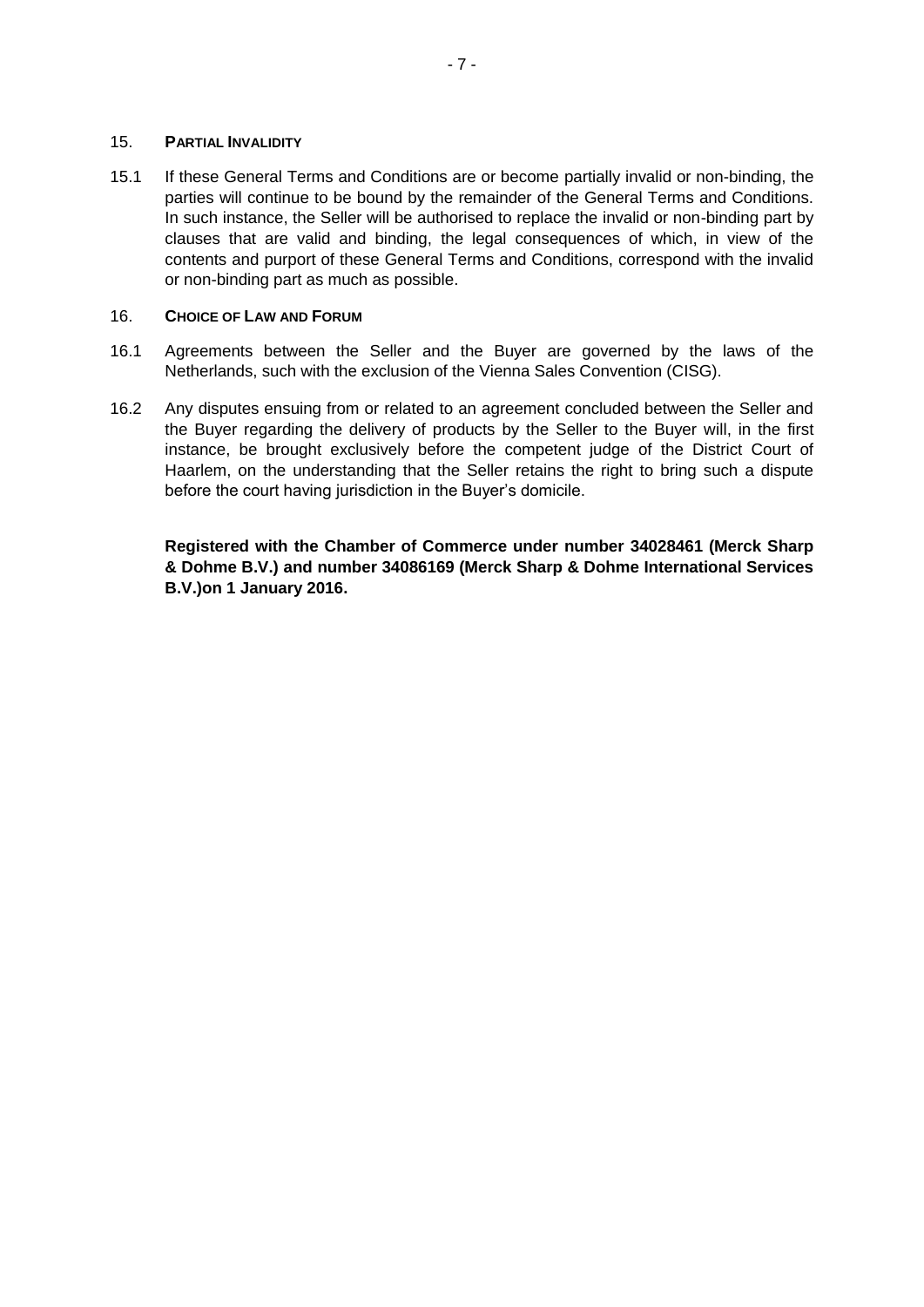# **ANNEX 1**

## Returns Policy for Products of MSD B.V. and MSDIS B.V.

MSD B.V. and MSDIS B.V. (hereinafter collectively and individually: the "Seller") apply the following rules with regard to returns by the buyer (hereinafter: the "Buyer"), unless agreed otherwise in writing. These rules apply only to the last delivery of the relevant product, in other instances there is no right of return.

| <b>Situation</b>                           | <b>Conditions</b>                 | <b>Returns policy and crediting</b>     | <b>Comments</b>                    |
|--------------------------------------------|-----------------------------------|-----------------------------------------|------------------------------------|
| 1. Products ordered erroneously by         | N/A                               | 0% return and 0% crediting.             |                                    |
| the Buyer.                                 |                                   |                                         |                                    |
| 2. Products delivered erroneously by       | Reported to the Seller in writing | 100% return and 100% crediting.         |                                    |
| the Seller (product A instead of           | within 24 hours after delivery.   |                                         |                                    |
| product B).                                |                                   |                                         |                                    |
| 3. Damaged goods received.                 | Reported to the Seller in writing | 100% return and 100% crediting if       |                                    |
|                                            | within 24 hours after delivery.   | the damage occurred prior to            |                                    |
|                                            |                                   | delivery (see Article 4.2 General       |                                    |
|                                            |                                   | Terms and Conditions), otherwise        |                                    |
|                                            |                                   | 100% return and 0% crediting.           |                                    |
| 4. Complaints related to the product       | Reported to the Seller as soon as | 100% return and 100% crediting, if      | Damage occurring during transport  |
| (complaint about quality).                 | possible in writing.              | the complaint is declared valid by a    | or in the Buyer's warehouse is not |
|                                            |                                   | qualified representative of the Seller. | covered by quality complaints.     |
| 5. Products with a shelf life > than       | Reported to the Seller in writing | 100% return and 100% crediting.         |                                    |
| 12 months that are delivered with a        | within 24 hours after delivery.   |                                         |                                    |
| remaining shelf life of $<$ 6 months or    |                                   |                                         |                                    |
| products with a shelf life $<$ 12          |                                   |                                         |                                    |
| months that are delivered with a           |                                   |                                         |                                    |
| remaining shelf life of $<$ 3 months.      |                                   |                                         |                                    |
| 6. Goods the Buyer has in stock, the   N/A |                                   | 0% return and 0% crediting.             | There is no compensation for items |
| shelf life of which has expired.           |                                   |                                         | in stock.                          |